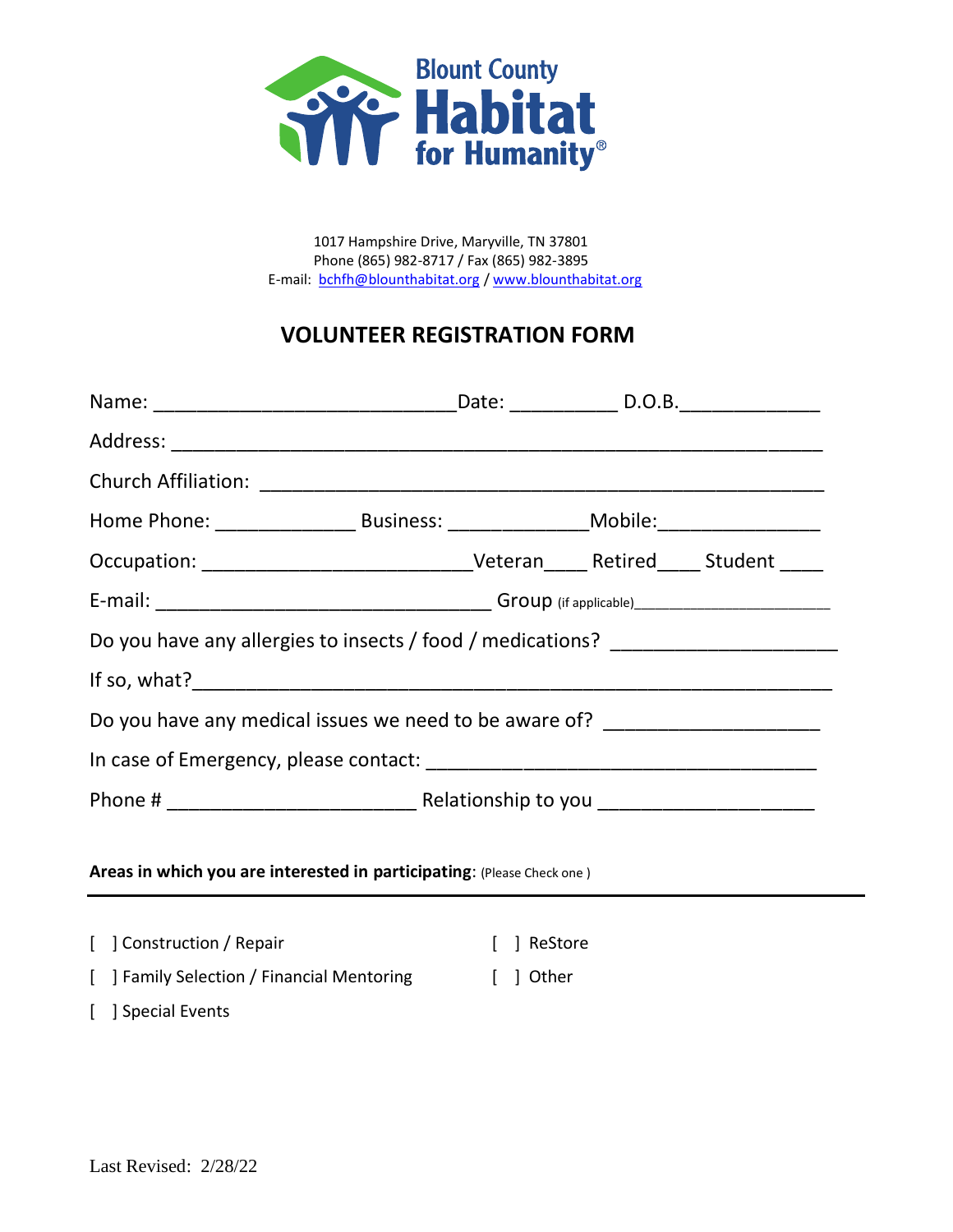## **Please read and sign the form on the back of this application. Release and Waiver of Liability**

## **PLEASE READ CAREFULLY! THIS IS A LEGAL DOCUMENT THAT AFFECTS YOUR LEGAL RIGHTS!**

This Release and Waiver of Liability (the "Release") executed on this day of  $\qquad \qquad$  , 20  $\qquad$ , by \_\_\_\_\_\_\_\_\_\_\_\_\_\_\_\_\_\_\_\_\_\_\_\_\_\_\_\_\_\_\_\_\_\_\_\_\_\_\_ (the "Volunteer") in favor of Habitat for Humanity International, Inc., a nonprofit corporation, and Habitat for Humanity of Blount County, Inc., a Tennessee nonprofit corporation, their directors, officers, employees, and agents (collectively, "Habitat"). The Volunteer desires to work as a volunteer for Habitat and engage in the activities related to being a volunteer (the "Activities"). The Volunteer understands that the Activities may include constructing and rehabilitating residential buildings, working in the Habitat offices, and living in housing provided for volunteers of Habitat. The Volunteer hereby freely, voluntarily, and without duress executes this Release under the following terms:

1. **Release and Waiver.** Volunteer does hereby release and forever discharge and hold harmless Habitat and its successors and assigns from any and all liability, claims, and demands of whatever kind or nature, either in law or in equity, which arise or may hereafter arise from Volunteer's Activities with Habitat. Volunteer understands that this Release discharges Habitat from any liability or claim that the Volunteer may have against Habitat with respect to any bodily injury, personal injury, illness, death, or property damage that may result from Volunteer's Activities with Habitat, whether caused by the negligence of Habitat or its officers, directors, employees, or agents or otherwise. Volunteer also understands that Habitat does not assume any responsibility for or obligation to provide financial assistance or other assistance, including but not limited to medical, health, or disability insurance in the event of injury or illness.

2. **Medical Treatment.** Volunteer does hereby release and forever discharge Habitat from any claim whatsoever which arises or may hereafter arise on account of any first aid, treatment, or service rendered in connection with the Volunteer's Activities with Habitat.

3. **Assumption of the Risk.** The Volunteer understands that the Activities included work that may be hazardous to the Volunteer, including, but not limited to, construction, loading and unloading, and transportation to and from the work sites. Volunteer hereby expressly and specifically assumes the risk of injury or harm in the Activities and releases Habitat from all liability for injury, illness, death, or property damage resulting from the Activities.

4. **Insurance.** The Volunteer understands that, except as otherwise agreed to by Habitat in writing, Habitat does not carry or maintain health, medical, or disability insurance coverage for any Volunteer. **Each Volunteer is expected and encouraged to obtain his or her own medical or health insurance coverage.**

5. **Photographic Release.** Volunteer does hereby grant and convey unto Habitat all right, title, and interest in any and all photographic images and video or audio recordings made by habitat during the Volunteer's Activities with Habitat, including, but not limited to, any royalties, proceeds, or other benefits derived from such photographs or recordings.

6. **Other.** Volunteer expressly agrees that this Release is intended to be as broad and inclusive as permitted by the laws of the State of Tennessee and that this Release shall be governed by and interpreted in accordance with the laws of the State of Tennessee. Volunteer agrees that in the event that any clause or provision of this Release shall be held to be invalid by any court of competent jurisdiction, the invalidity of such clause or provision shall not otherwise affect the remaining provisions of this Release which shall continue to be enforceable.

IN WITNESS WHEREOF, Volunteer has executed this Release as of the day and year first above written.

Last Revised: 2/28/22